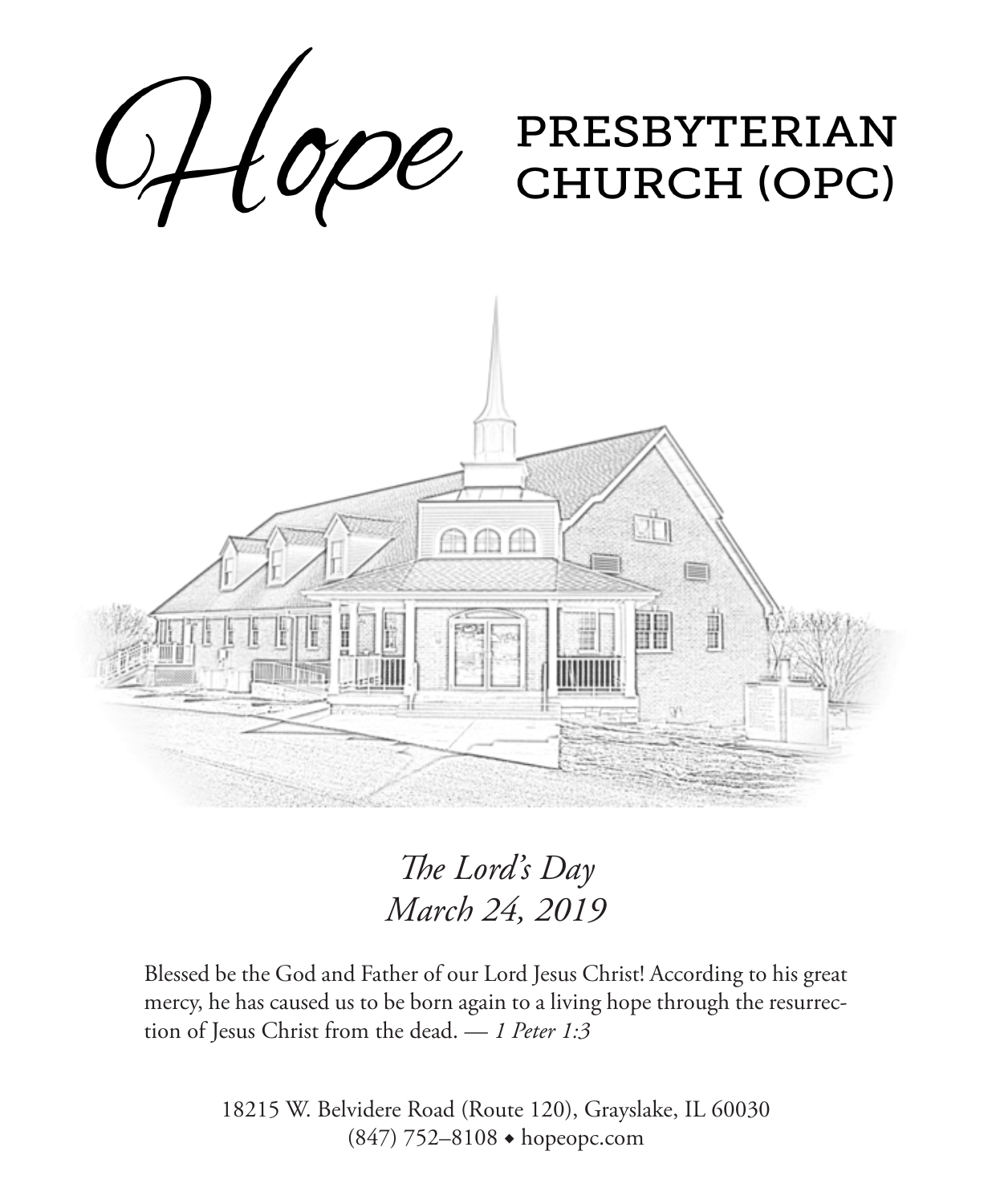# *Morning Worship Service – 9:30am*

Therefore, stay awake, for you do not know on what day your Lord is coming. But know this, that if the master of the house had known in what part of the night the thief was coming, he would have stayed awake and would not have let his house be broken into. Therefore you also must be ready, for the Son of Man is coming at an hour you do not expect. —*Matthew 24:42–44*

#### *Quiet Meditation in Preparation for Worship*

#### **God Greets and Calls Us To Worship**

Apostolic Salutation

Call to Worship Psalm 48:1

#### **\*We Respond to God's Call** *(please respond in the bold print)*

*Leader:* Let Mount Zion be glad! Let the daughters of Judah rejoice because of the LORD's judgments! *People:* **Walk about Zion, go around her, number her towers,**  *Leader:* consider well her ramparts, go through her citadels, that you may tell the next generation *People:* **that this is God, our God forever and ever. He will guide us forever.**

| *Hymn of Praise | All Hail the Power of Jesus' Name!                                                                                                                                    | #296 |
|-----------------|-----------------------------------------------------------------------------------------------------------------------------------------------------------------------|------|
| *Invocation     |                                                                                                                                                                       |      |
| *Doxology       |                                                                                                                                                                       | #731 |
|                 | Praise God from whom all blessings flow;<br>praise him, all creatures here below;<br>praise him above, ye heav'nly host:<br>Praise Father, Son, and Holy Ghost. Amen. |      |

Confession of Faith *The Nicene Creed* Bulletin Insert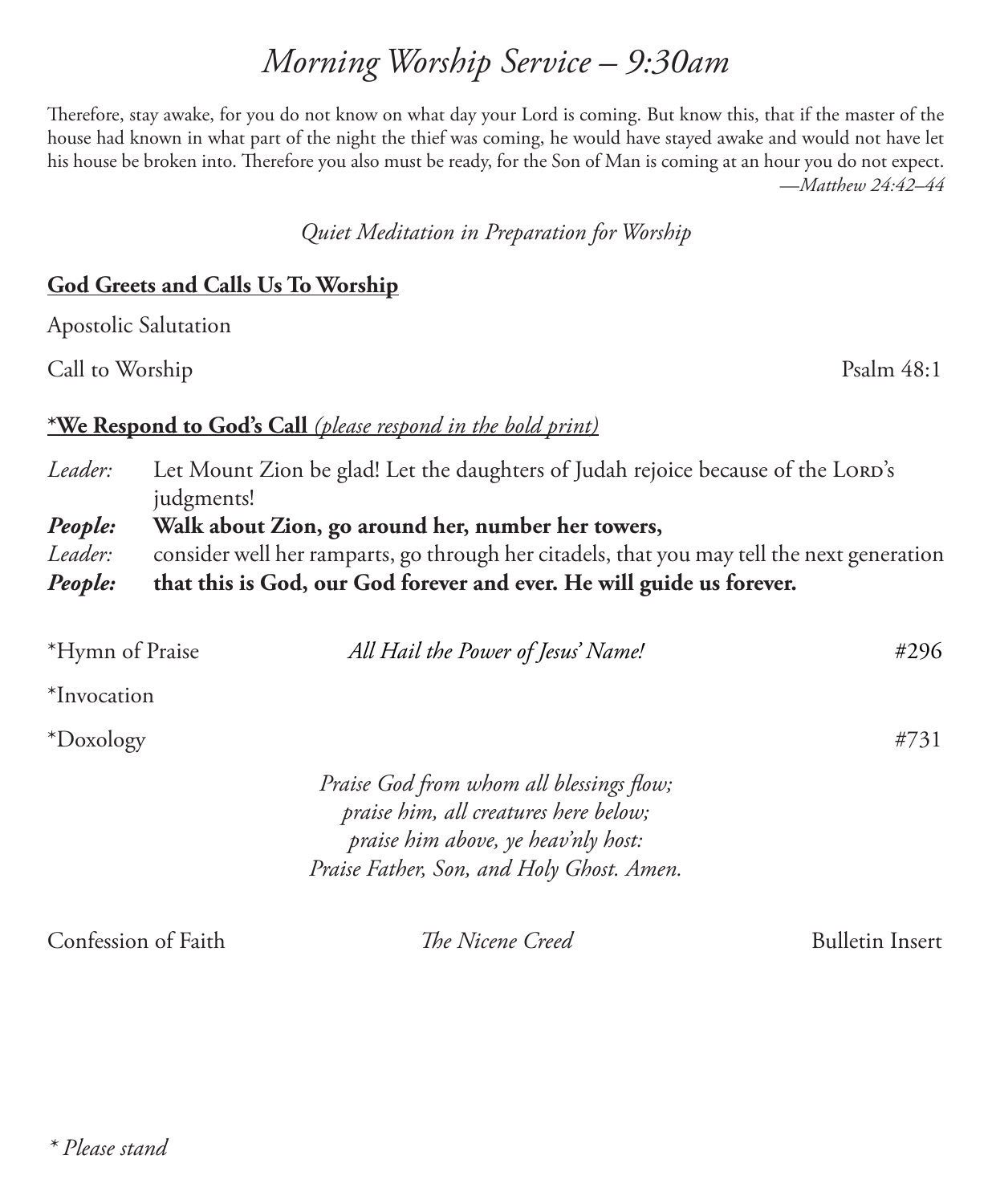# *Morning Worship Service – 9:30am*

## **We Confess Our Sins**

| Call to Confession   | Proverbs $20:6-9$ |
|----------------------|-------------------|
| Prayer of Confession |                   |
| *Assurance of Pardon | Proverbs 28:13    |

### **God Speaks to Us from His Word**

| *Hymn of Preparation  | Jesus, the Very Thought of Thee | #645                   |
|-----------------------|---------------------------------|------------------------|
| Old Testament Reading | Provided Bible, p. 618          | Isaiah 59:1-21         |
| New Testament Reading | Provided Bible, p. 987          | 1 Thessalonians 5:1-11 |
| Sermon                | When Christ Returns             | 1 Thessalonians 5:1-11 |
| *Hymn of Thanksgiving | Rejoice, All Ye Believers       | #320                   |

Congregational Prayer and Lord's Prayer

Our Father, which art in heaven, hallowed be thy name; thy kingdom come; thy will be done, in earth as it is in heaven. Give us this day our daily bread. And forgive us our debts, as we forgive our debtors. And lead us not into temptation; but deliver us from evil. For thine is the kingdom, and the power, and the glory for ever. Amen.

## **Offering**

| *Closing Hymn | Lo! He Comes with Clouds Descending | #318 |
|---------------|-------------------------------------|------|
|---------------|-------------------------------------|------|

## **God Blesses Us**

\*Benediction